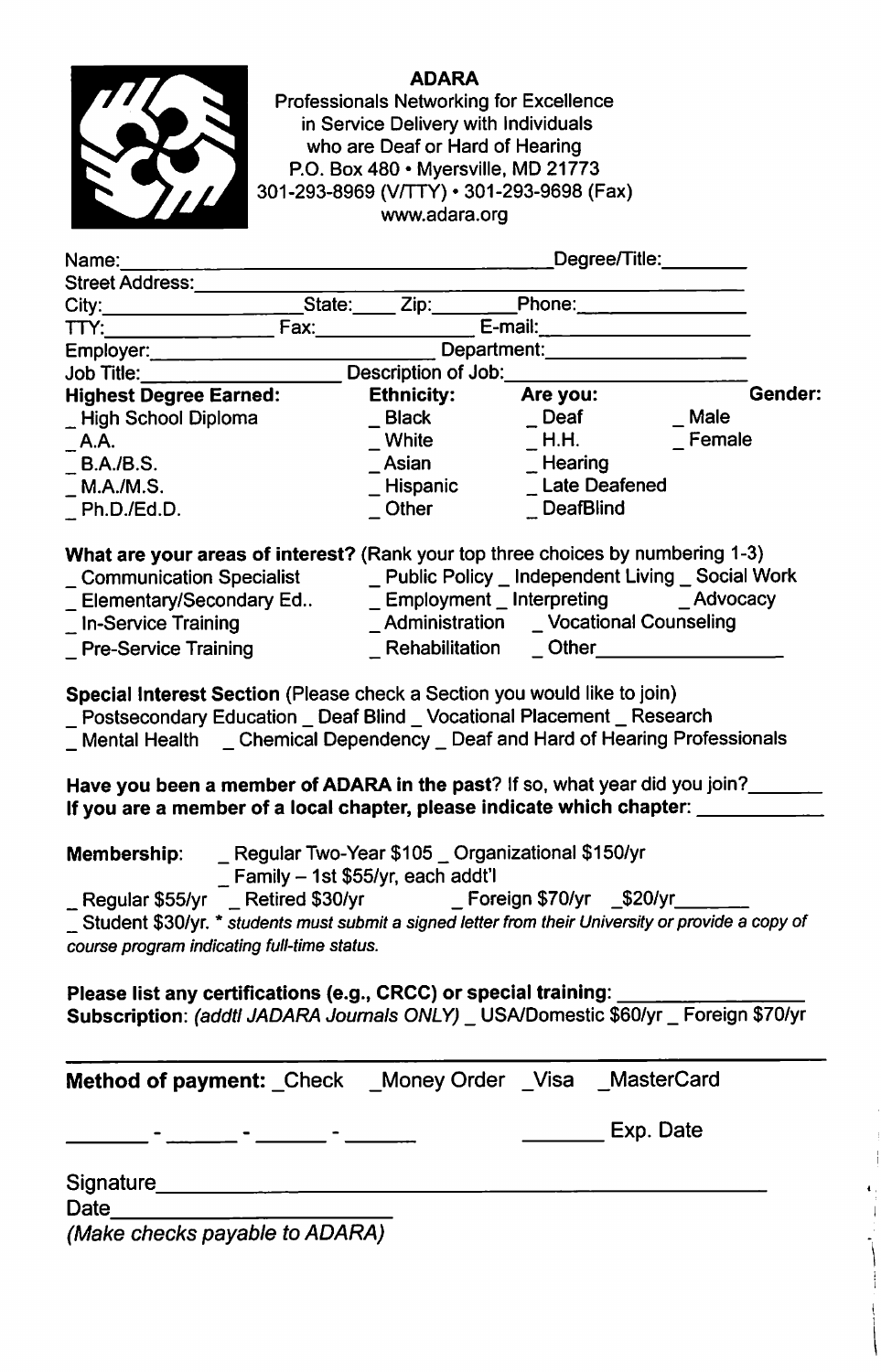## NATIONAL COUNSELORS OF THE DEAF ASSOCIATION<br>And the school for  $\theta_{\text{te}}$





2010 **Conference** 

March 11-14th

Check out http://ncdacounselors.org for more information and/or

Suzanne Dennis. President Jennifer Hampton, Treasurer Suzanne.Dennis@jocogov.org jhampton@ksd.state.ks.us



A special thanks to GURC—JCCC for being a supporter of the 2010 National Counselors of the Deaf Conference!!!



Breakout Conference: Effective Mental Health Services for Deaf and Hard of Hearing Persons

June 17-19, 2010

Westin Atlanta North Hotel at Perimeter Seven Concourse Parkway Atlanta, GA

## Goal of the Conference

The American Deafness and Rehabilitation Association (ADARA) is pleased to revive the Breakout Conference in cooperation with the Gallaudet University Regional Center at Flagler College. The goal of this conference is to provide training and networking opportunities for mental health profes sionals serving deaf, deafened, and hard of hearing adults and/or children who have severe mental illness or emotional disorders. Presentations will provide information that attendees will be able to implement and utilize in the workplace with their clientele.

## For more information, see

http://www.adara.org/pages/2010BreakoutConference/2010 Breakout Registration\_Form.pdf

or contact Steve Larew at SLarew@flagler.edu

866-948-8248 VP